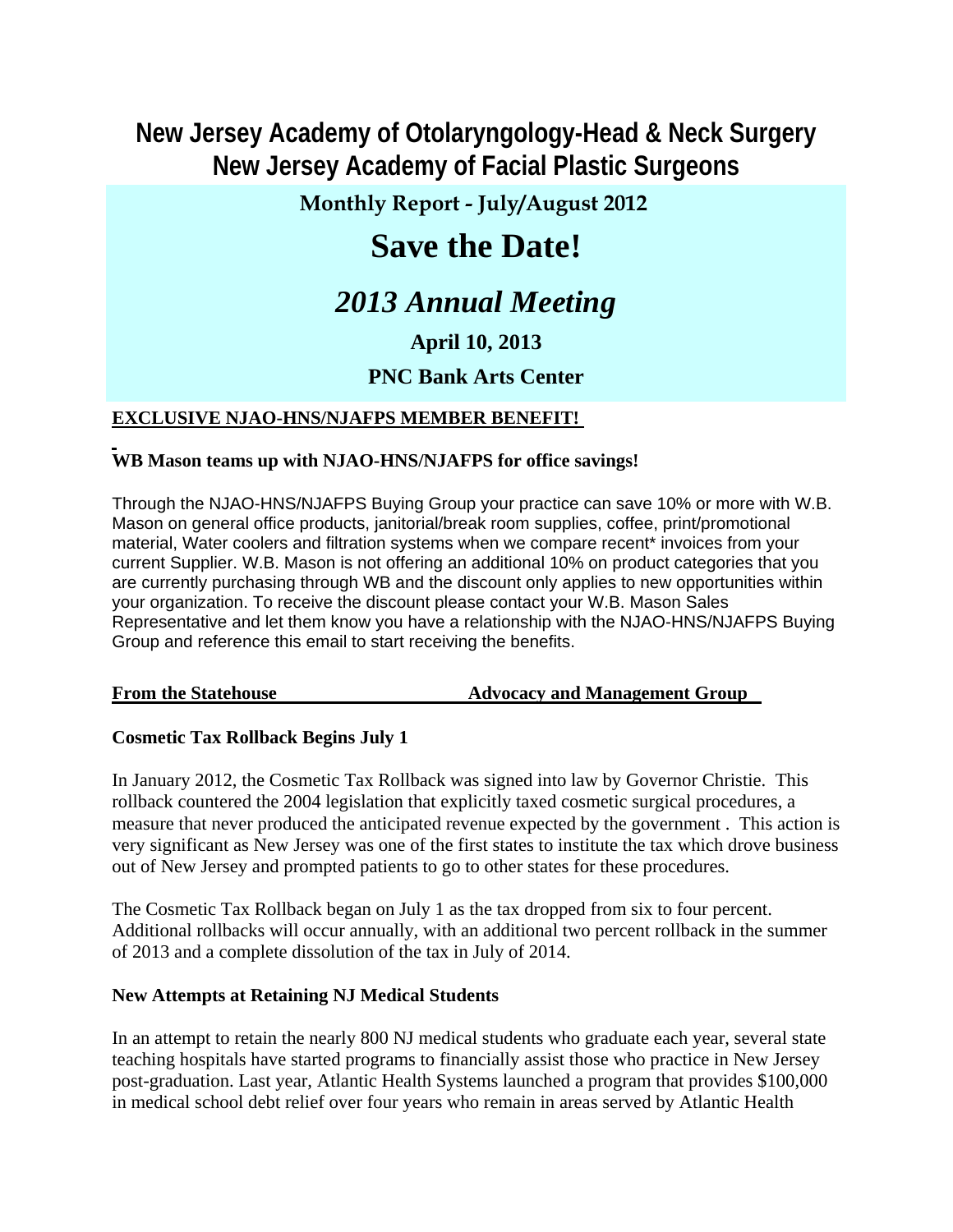System hospitals. In Somerville, Somerset Medical Center provides its residents with \$5,000 over two years to help repay student loans. Additional training as well as the high cost of living in this state often drive many of the 800 students out of New Jersey. Programs like those Atlantic Health Systems and Somerset Medical Center attempt to curb the number of fleeing doctors.

http://www.njspotlight.com/stories/12/0524/2008/

#### **GOVERNOR CHRISTIE DELIVERS BALANCED BUDGET WITHOUT RAISING TAXES**

On June 30, Governor Christie signed the FY13 Budget for \$31.7 billion. The Governor maintained his stance on no new taxes, stating "I am unwilling to surrender the gains we have made to establish fiscal responsibility in the state budget by raising taxes on our people at a time when they need and deserve tax relief."

The budget also allows for the highest level of state spending on K-12 education in the state's history at \$8.87 billion. The Governor signed into effect the highest total student financial assistance program in NJ history with \$393 million in funding. New Jersey's hospitals have been allocated \$986 million, while the state increased support for nursing homes by \$15 million.

#### **Legal Report Kern Augustine Conroy & Schoppmann, PC**

**OIG Advisory Opinion Targets ASC-Anesthesia Services Models:** The U.S. Dept. of Health & Human Services' Office of Inspector General (OIG) has issued an Advisory Opinion (AO) finding that two common ASC anesthesia services models potentially violate the federal Anti-Kickback Statute. Under one model, the anesthesia provider pays a management services fee to the ASC for certain space and services provided by the ASC, calculated on a per-patient basis but excluding Federal health care program patients. The OIG found that such an arrangement results in the ASC being paid twice-once through the facility fee and once by the anesthesia provider-and that exclusion of Federal health care business from an arrangement does not necessarily remove it from scrutiny under federal law. In the second model, the ASC's owners form a separate anesthesia entity which contracts with the ASC's existing anesthesia provider for all of the ASC's anesthesia services. The OIG analyzed the arrangement under the OIG's Suspect Joint Venture guidance and found that the arrangement impermissibly allows the ASC owners to receive a portion of the anesthesia revenues in exchange for their referral of business to the anesthesia provider. An AO cannot be relied upon as binding legal advice, but it reveals how the OIG would apply the law in similar situations. In New Jersey, the Codey statute does not provide a clear self-referral exception for anesthesia services unless provided at the physician's medical office and billed in the name of the physician or the physician's medical office. Any parties to an arrangement similar to one of those addressed by the AO should contact KACS for a review and any necessary restructuring. A more detailed analysis of the AO can be found on the KACS website: www.drlaw.com.

**GlaxoSmithKline's Off-Label Marketing& Kickbacks to Physicians Result in Historic Fraud SETTLEMENT CONSTRAINS TO A SECONDUCT SETTLEMENT CONSTRAINS TO A SET LARGE SETTLEMENT COMPANY** Settlement: The U.S. Dept. of Justice (DOJ) has announced that global pharmaceutical company GlaxoSmithKline (GSK) has plead guilty and will pay\$3 billion to resolve its criminal and civil liability arising from, among other things,its unlawful promotion of certain prescription drugs. The resolution is the largest health care fraud settlement in U.S. history and the largest payment ever by a drug company.The settlement includes allegations that GSK paid kickbacks to health care professionals to induce them to promote and prescribe certain drugs, causing false claims to be submitted to federal health care programs.The United States alleged that GSK sponsored dinner programs, lunch programs,spa programs and similar activities for physicians to promote off-label use. The investigation of the physicians who participated in these activities is undoubtedly underway. The settlement highlights the regulatory risks (both federal and state) in physician